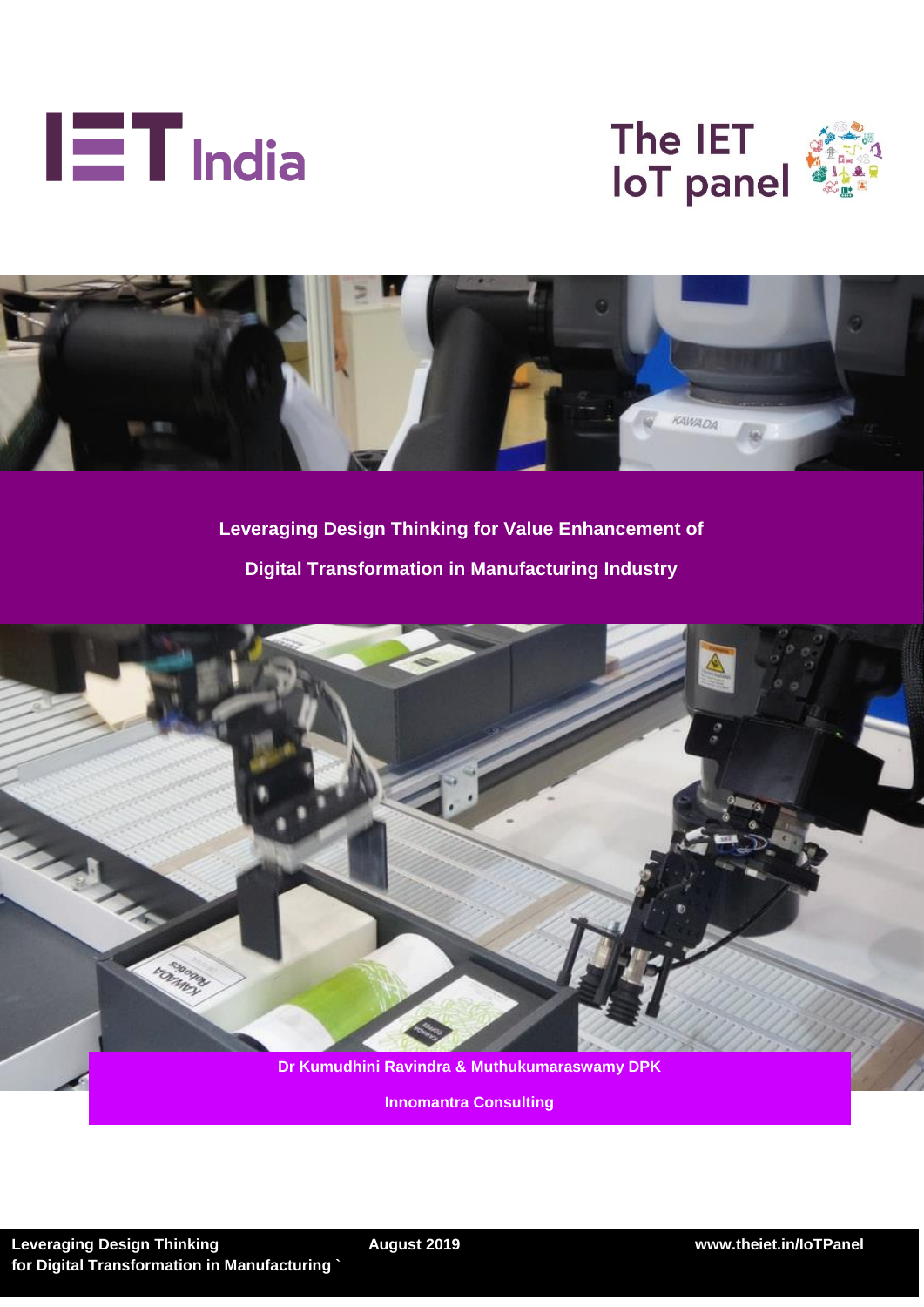### **EXECUTIVE SUMMARY**

Digital Transformation has been making waves and has found widespread recognition in most industries. What started as a driver of marginal efficiency is now rapidly shifting to become an enabler of fundamental innovation and disruption within an organisation. The scope and scale of digital-driven change continue to grow immensely. However, organisations are still grappling with the nuances of the journey of digital transformation implementation, its implications or its impact. Digital transformation is not about adopting technologies but having an integrated approach involving people and leadership.

This white paper presents the context of digital transformation in manufacturing organisations. It redefines the process to incorporate important aspects such as breaking the silos, rescoping the challenge/ objectives, having an iterative approach and using design thinking to better understand the value implication of such an exercise. Case studies from clients have been used to illustrate the same.

**Keywords: Design Thinking, Industry 4.0, Manufacturing industries, Smart factory, Value Assessment, Digital Transformation, Value Implementation**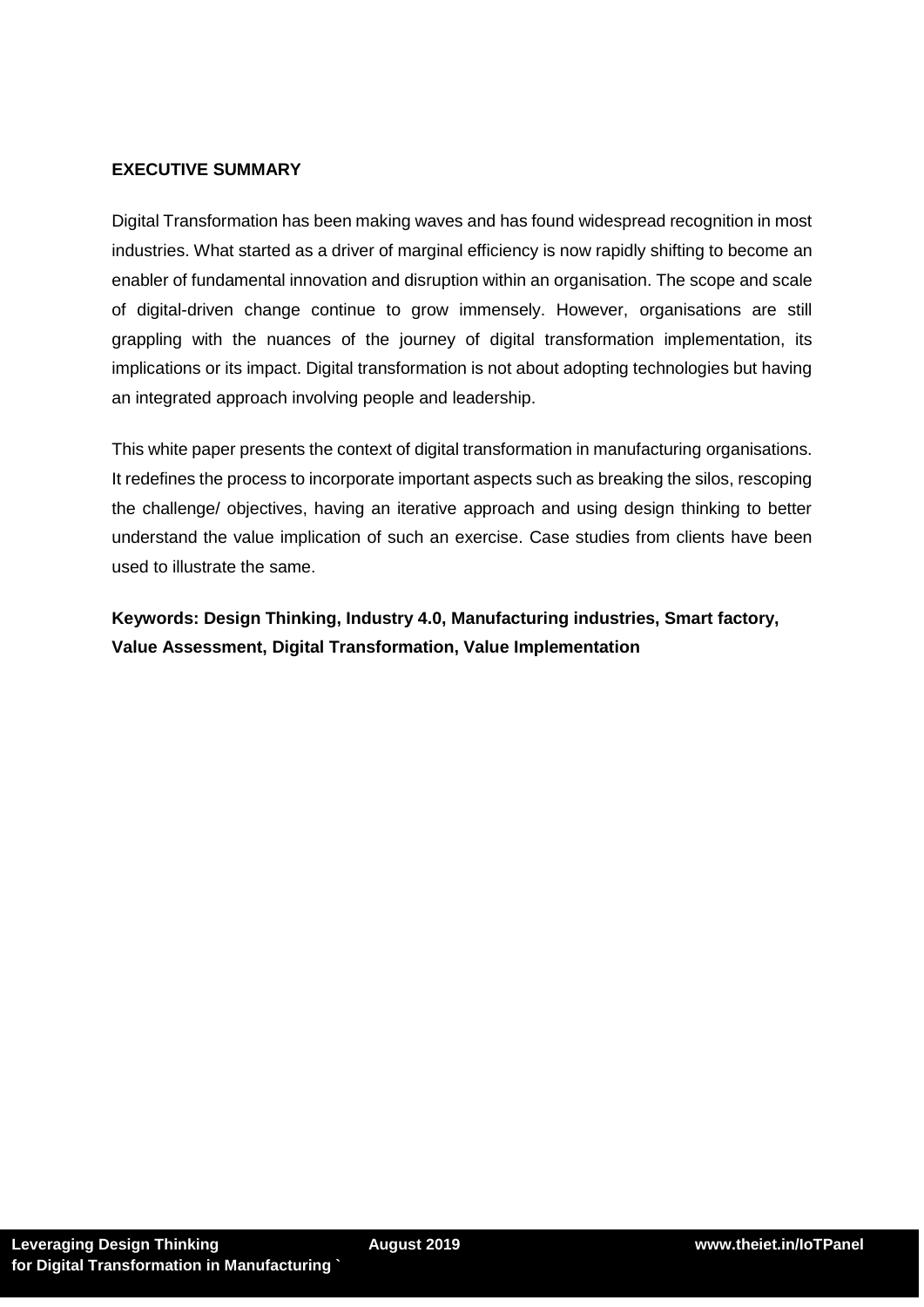# **Digital Transformation to Rethink and Reinvent Organisation**

Digital transformation is a staged initiative within an organisation. It drives organisations to rethink and reinvent its people, process, tools, business model used for integrated digital technologies. It attempts to maximise the potential business contribution of digital technology and minimise uncertainties and ambiguity. This is done by enabling capture of critical and realtime data, analysis and its utilisation towards more informed decision making, effective utilisation of resources and improved value derivation within the organisation.

According to a Worldwide Semi-annual Digital Transformation Spending Guide by International Data Corporation (IDC), worldwide spending on Digital Transformation has past \$1 Trillion in 2018. This will be led by the manufacturing industries. The spending is expected to increase to \$5.9 trillion over the years 2018 to 2021. One can thus see why this topic continues to be a central area of business leadership thinking.

Discrete manufacturing and process manufacturing have spent more than \$333 billion combined on Digital Transformation solutions in 2018. Figure 1 illustrates that nearly 30% of all Digital Transformation spending worldwide this year was in the manufacturing industry. From a technology perspective, the largest categories of spending are applications, connectivity services, and IT services as manufacturers build out their digital platforms to compete in the digital economy. (IDC, 2018)



*Figure 1: IDC Worldwide Semi-annual Digital Transformation Spending Guide - Technology Forecast, 2017*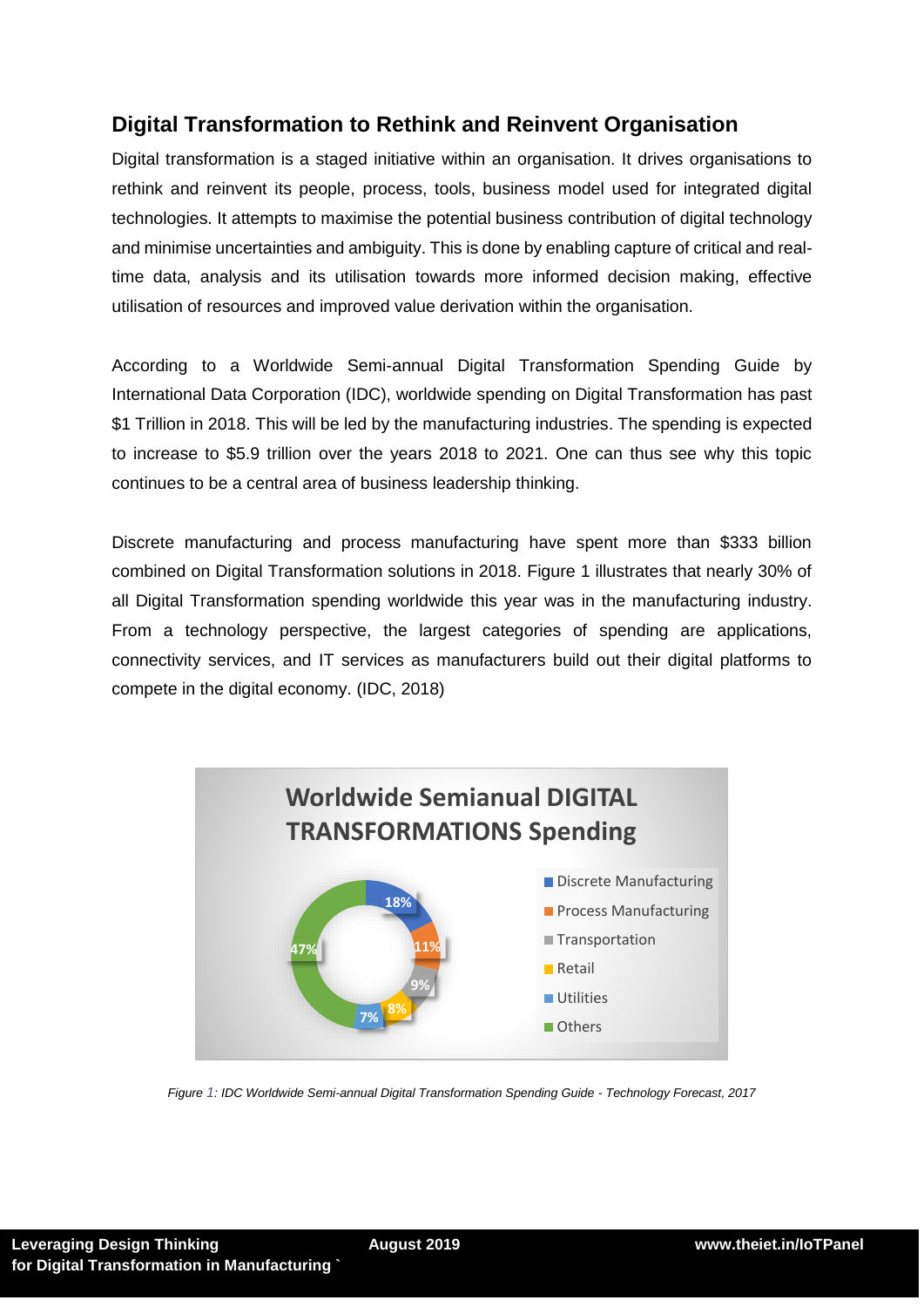The main objective and top spending priority of Digital Transformation in Discrete and Process Manufacturing industries is smart manufacturing. Organisations have invested more than \$161 billion in 2018-19. This includes initiatives that focus on material optimisation, smart asset management, and autonomic operations. Both the industries are investing heavily in innovation acceleration (\$33 billion) and digital supply chain optimisation (\$101 billion). The strategic priorities that would receive significant funding this year include digital grid, Omniexperience engagement, omnichannel commerce, and innovation acceleration. Additionally, it has been identified that some of the strategic priority areas with lower levels of spending this year include building cognitive capabilities, data-driven services, and benefits, operationalising data and information, and digital trust and stewardship.

Digital Transformation is essentially an exercise in Change Management within the organisation and must be recognised as such.

# **Decoding and Decrypting Digital Transformation**

Despite Digital Transformation being at the forefront of every organisation's agenda for over a decade, organisations are still experimenting with it like a crystal ball. A clear definition for Digital Transformation remains non-existent. Given this scenario, how can business leaders and organisations be expected to consistently unlock their value from digital investments in a rapidly advancing world?

The manufacturing industry has been the lagging to get on the bandwagon of Digital Transformation. Even though most of these organisations are Industry 2.0 /3.0 compliant, they are not Digital Transformation ready. Industry 4.0 as a cornerstone for Digital Transformation has been defined as the way forward for the discrete manufacturing industry to endure with competitive advantage in changing times. Thus, getting systems to capture data and making meaningful insights from it and helping in diagnostics and quicker maintenance, is of critical importance. The manufacturing process must be evolutionary to make the best of changes developing in the environment and uncertain scenarios. This brings us to a point that most of the Digital initiatives have missed to capture - the evolutionary process and the journey that must be charted to become Digital.

Manufacturing Industries are unable to unlock the value of Digital implementation, owing to the following reasons from the three key aspects: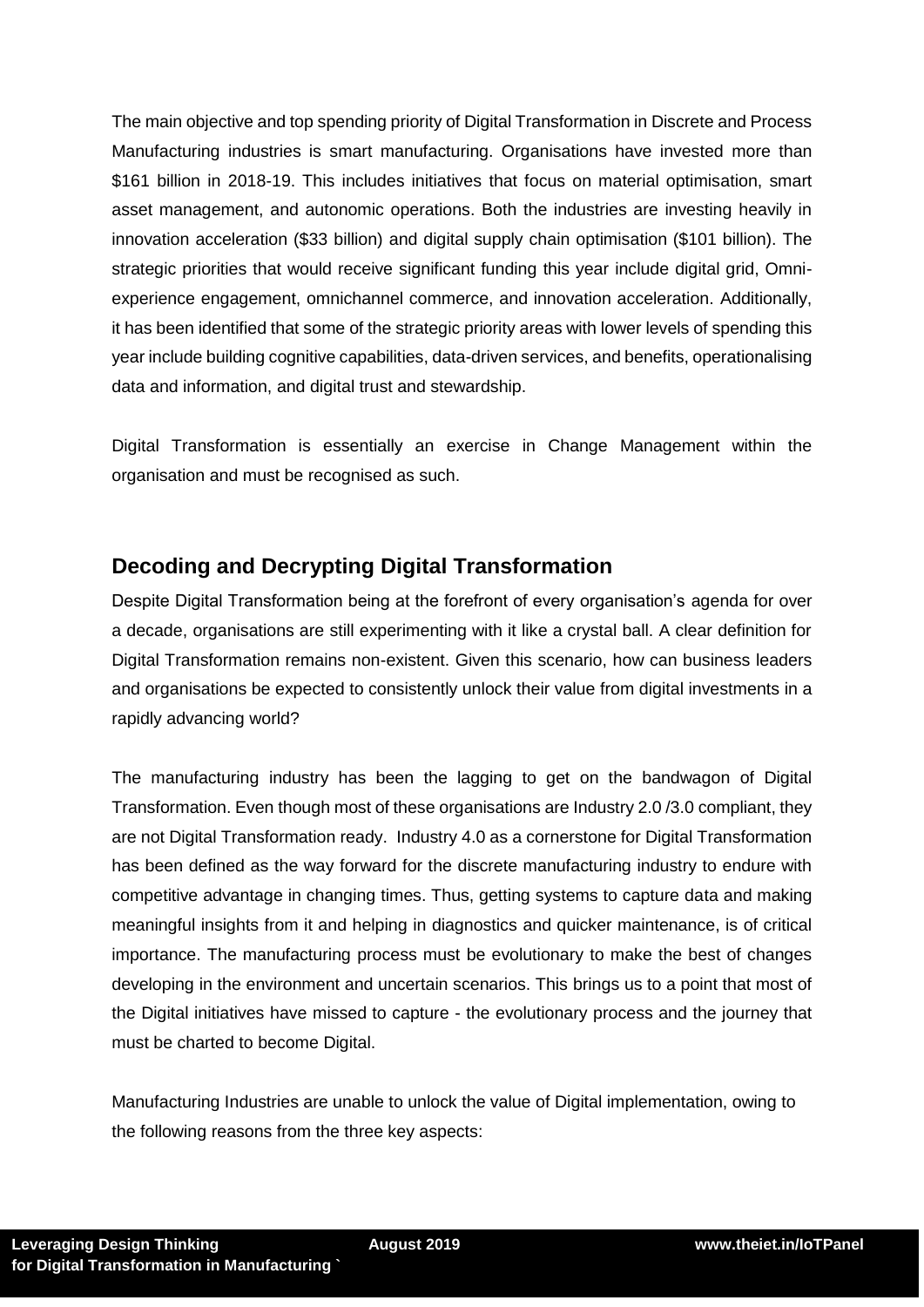- 1. *Knowledge/ Awareness*  Often, the purpose of Digital Transformation is unstated and unknown. The objective and scope are not properly and sufficiently defined.
- *2. Work-Systems/ Operations*  Digital Transformation is not a standalone function; the whole ecosystem – internal and external along with the entire organisation needs to be considered. Prioritisation and phasing of the implementation are not considered and executed systematically. The adaptation of digital technology is implemented without an iterative approach to design for function, to identify the gap and iteratively work to achieve the result.
- 3. *People/ Leadership*  The leadership and organisational culture are seldom considered and involved in the whole process. Mindset and reskilling are key to the Digital Transformation, which is skipped in the radar of the organisation.

# **Design Thinking for Digital Transformation and Innovation in Manufacturing**

Innomantra's experience in Innovation consulting in the Manufacturing Industry goes back close to a decade. We have experimented and co-crafted the challenges that our clients are confronted with on a day to day basis, be it operational, tactical or strategic decision making. Several of the innovation challenges identified are efficiency, zero waste, effectiveness, customisation, quick turnarounds/ lean manufacturing, process optimisation and growth with new technologies, enhanced task motivation. Traditionally manufacturing innovations have been on new materials, mechanisation, focus on reduced deviations, process optimisation and operations/logistics.

Conventional methods to address these challenges have been insufficient and not

*"Once upon a time, managers thought that quality belonged to a set of experts – but TQM taught us that quality had to be everybody's job. Similarly, people felt that innovation was the Product Development Department's job. However, today there is a common language or methodology that equips non-designers / designers at all levels to learn the new ways of thinking and behaving that innovation demands. This is Design Thinking. Effectively, Design Thinking is today's TQM for Innovation" – Forbes*

comprehensive. In several instances they miss considering the dynamics, complexity, non-deterministic nature of the challenges. These challenges require real-time data and decision making which encompasses the need for industries to embark on a digital journey.

Presently, what is construed as

Manufacturing Digital Transformation initiatives are typically: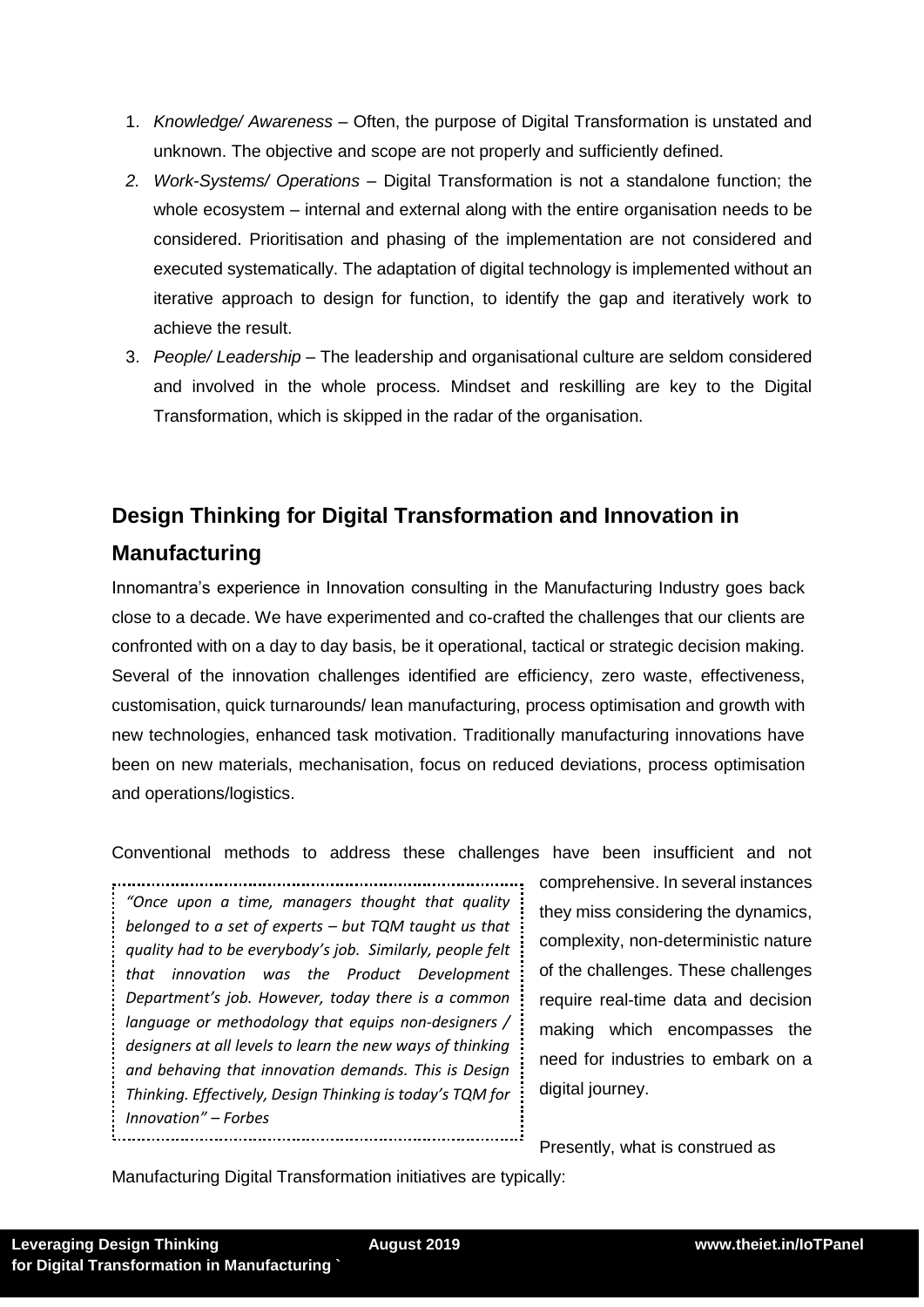- *Digital Leadership and New business models*
- *Digital Operating models to Amplify Efficiency*
- *Digital Talent and Skilling*
- *Digital traction metrics*
- *Building high-quotient Digital workforce*
- *Integration of automation and on-demand workers into the workforce*

However, any organisation eyeing in the direction of digital transformation must first answer three quintessential questions. Why do they need to transform digitally – what is the Purpose? Once they have clarity on the need, they should identify the right interventions to modify the existing systems – What are the systemic changes? This needs to be addressed at an organisational level and not in a siloed manner. And next, the organisation should detail out how do they transform digitally – What is the process of transformation?

*"The structure of design thinking creates a natural flow from research to rollout. Immersion in the customer experience produces data, which is transformed into insights, which help teams agree on design criteria they use to brainstorm solutions. Assumptions about what's critical to the success of those solutions are examined and then tested with rough prototypes that help teams further develop innovations and prepare them for realworld experiments."*

*– Prof.Jeanne Liedtka, Sr. Associate Dean, Degree Programmes, The University of Virginia, Darden School of Business, USA*

Applying Design Thinking to challenges can unlock the enormous value of digital initiatives. This human-centric science provides unique insights into the journey of the manufacturing organisation. This approach takes into consideration Man, Machine, Material, Method, Metrics, Compliances and Time, to arrive at the scope and opportunities of digital initiatives. This enables the

organisation to define its Digital program and create a step-by-step procedure in achieving an integrated digital transformation, systematically and iteratively.

Innomantra's Design Thinking Framework helps organisations answer the mandatory Why, What, and How questions, viz.,

- *Why does an organisation need to transform digitally and how critical is it at present?*
- *What needs to be done to the existing systems within the organisation (business model, supply chain, product development, technology, marketing,*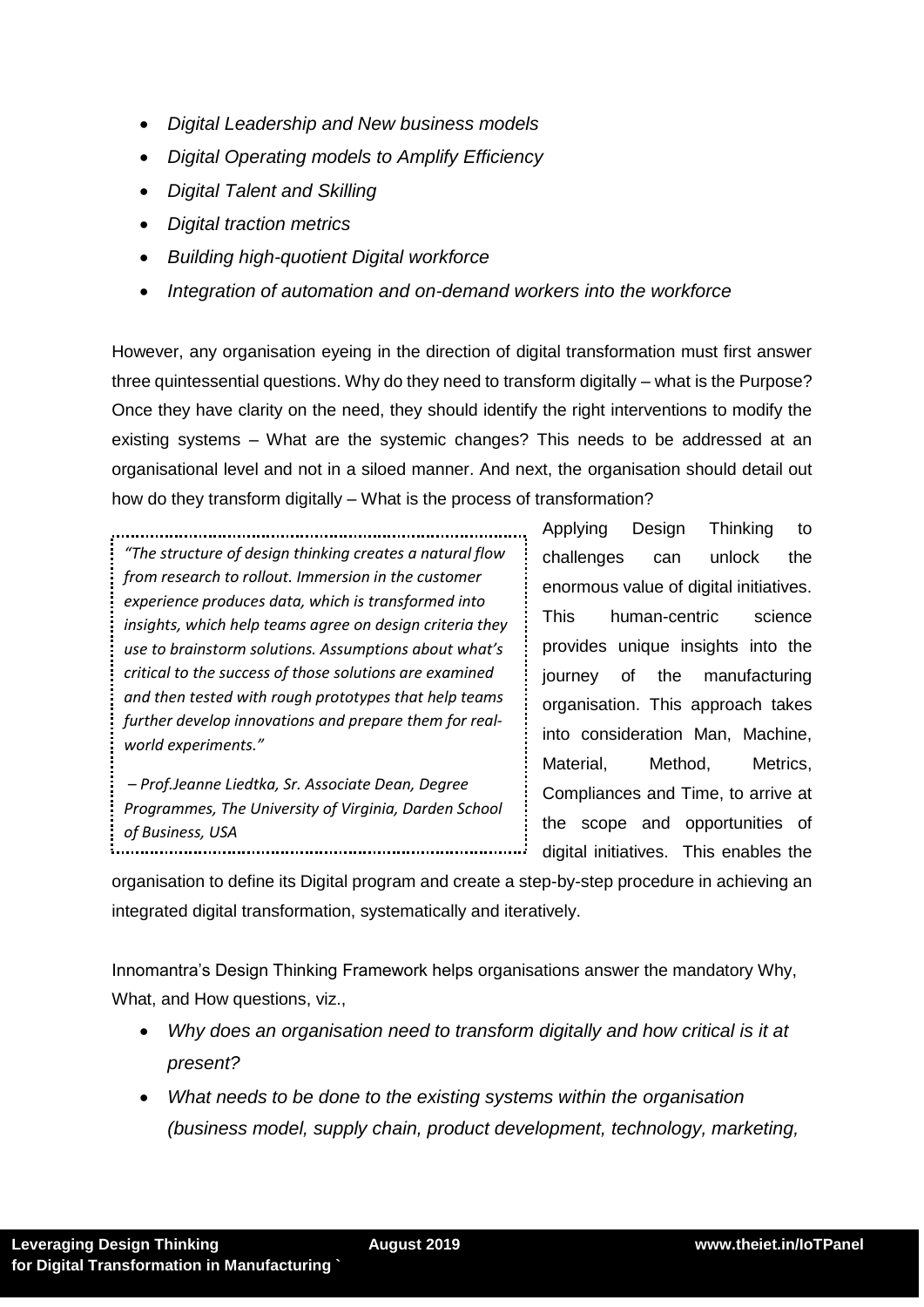*organisation structure, and culture) and what benefits can it derive by adopting a digital model?*

*How can the organisation transform culturally, structurally and technologically?*

As described, digital transformation is not just about adopting and deploying technologies but involves leadership and people. It is essential for the Leadership to have a clear vision of how the digital transformation is going to benefit their organisation. Digital transformation must involve all the stakeholders including employees, contractors, vendors, government, society and the end clients including intermediaries. They must have a clear understanding of what digitalisation means to them and their organisation. Digital Transformation is based on Design Thinking for Growth that allows for breaking of silos by encouraging deeper conversations and discussions between stakeholders, highlighting organisational and systemic challenges. The process and solutions are unique to each organisation.

Illustrated below are three Digital Transformation Innovation cases using Innomantra's Framework. It shows how organisations derived value through our engagement and how Innomantra enabled them to successfully embark on their digital journeys.

## Innovation Case 1:

# **Operational Excellence by Minimising Conversion Cost – Electrical & Automation Product**

The Innovation challenge posed was about a high-volume product with a monthly production of 80,000-100,000 units. The manufacturing cost of this product was high which limited its competitiveness in the marketplace. The challenge was to bring down the cost of the product without any change in 'Product Design'.

The Innovation challenge as stated above is a closed problem statement or challenge with a narrow scope and opportunity for a solution. This Innovation challenge was rescoped to expand and explore more opportunities. One of these included a digital thread. It was found that components of Industrial Internet of Things (IIoT) and a digital approach could add significant value to solving their current challenge.

As the scope and opportunities of digital initiatives evolved, using Innomantra's proprietary systematic Ideation, new directions were identified for reduced waste, reduced rework, reduced inventory, traceable logistics, vendor management, and provided for variations in the product. At a systemic level, new collaborative processes and architectural transformations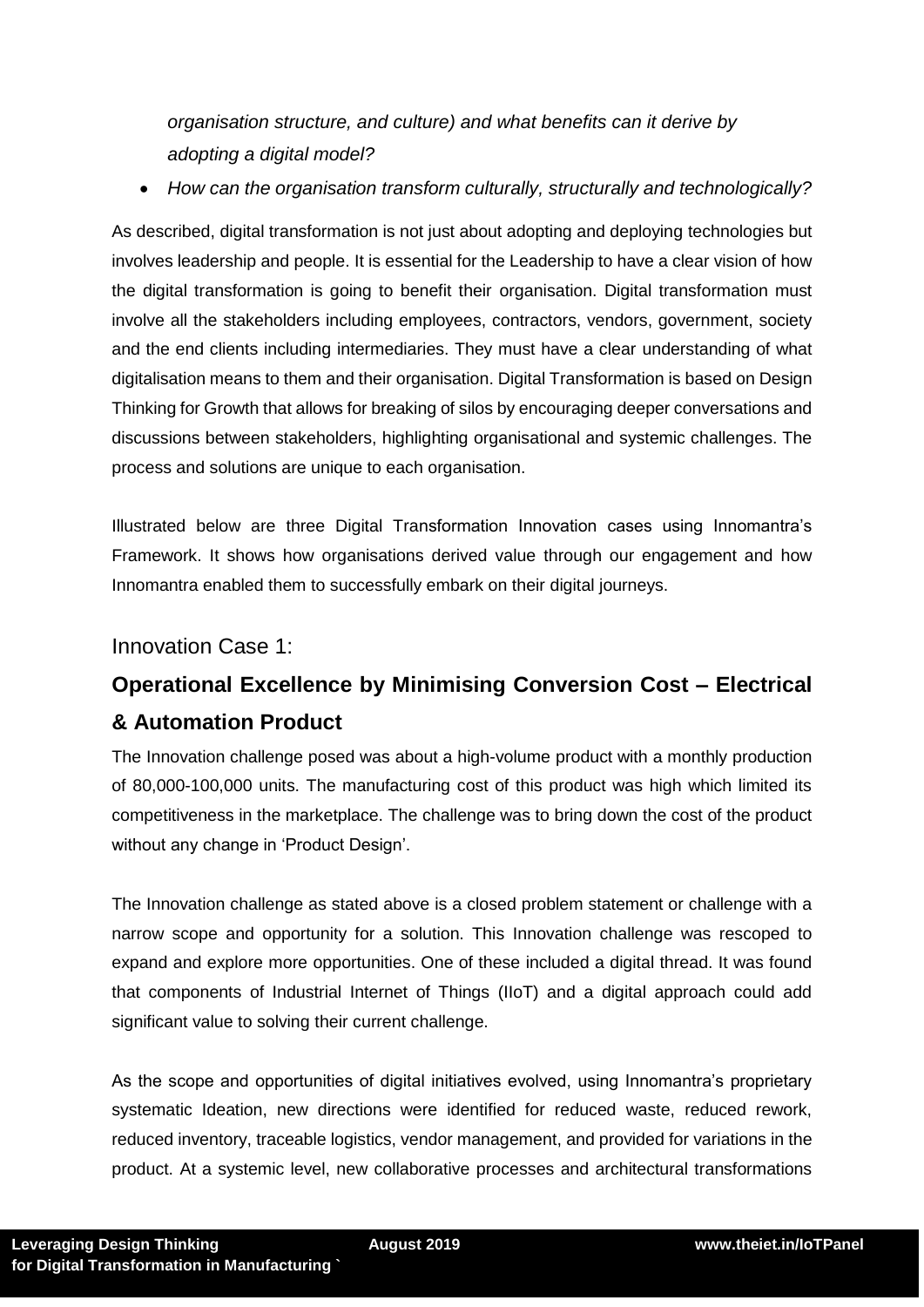had to be designed to achieve excellence in integrated business operations. New data flow of information would connect all functions and multiple areas of expertise, and drive awareness, growth and competitive success across the organisation.

**Highlights:** 2 days of Discovery; 25 Innovation Champions from Cross-functional team; 4 Journeys Maps; 8 Functional Diagrams; 2 days of focused Ideation using Functional Innovation Methodology with 30 innovators; 1323 Ideas which funnelled down to 169 potential Projects; Top 20 High Impact Projects Identified; total annual savings of INR 12 Crore.

Innovation Case 2:

# **Fabric Feeder Automation Design for Higher Productivity and Eliminate Fatigue of Operator**

The Innovation challenge posed was to automate the fabric feeding process using innovative methods. The solution had to incorporate heat sealing of curved profiles and irregularly shaped panels. The quality of the joints and process cycle time had to be sustained or improved as a result of this innovation, without having a long-term impact on the total cost of the product. Additional attributes desired were flexibility, reliability, and versatility of the proposed solution.

The proposed challenge was to automate a machine process, and this had little or no scope for higher value creation or to bring in the additional attributes desired. A heterogeneous team comprising of design, operations, manufacturing, quality and adjacent departments was constituted. Along with Innomantra's subject matter experts and design thinkers, the team performed a study of the process, people, planning, and the machine of interest. By capturing the emotions of the machine, material, people, and process, journey maps were created. This activity helped them realise the value of actively transforming site-functional silos to more cross-functional operations across their enterprise. New collaborative processes and architectural transformations were defined to achieve excellence in integrated business operations.

**Highlights:** 8 days of Discovery; 22 Innovation Champions; 4 Journeys Maps; 8 Functional Diagrams; 2 days of focused Ideation using Functional Innovation Methodology with 22 innovation Champions; 453 Ideas which funnelled down to 25 potential Projects; Top 10 Ideas of High Impact were considered to build a new specification for amplified efficiency and increased task motivation to operator.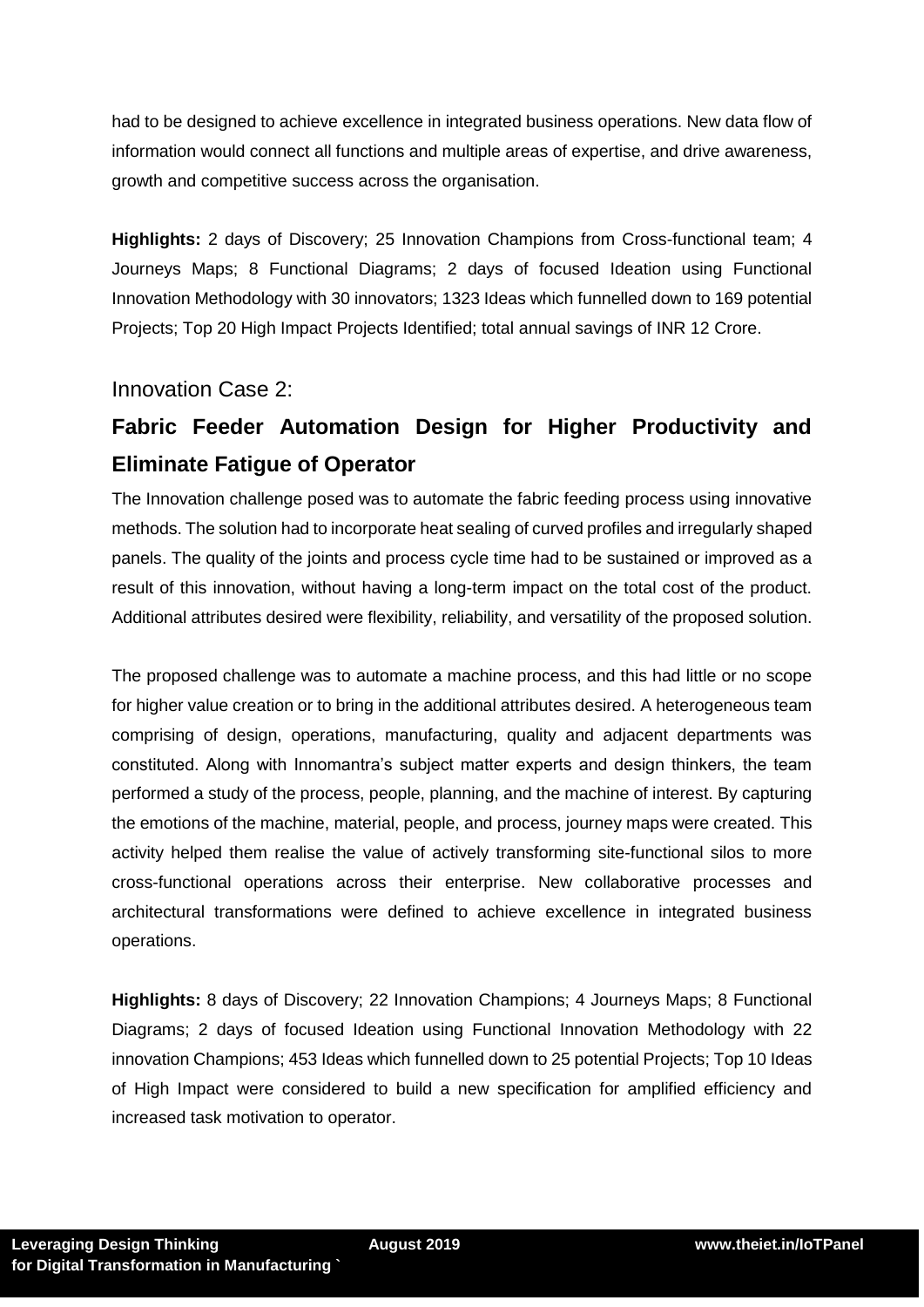## Innovation Case 3:

# **Reinventing with a Growth Mindset for Profitability and Productivity**

Fifteen Innovation Champions were led by the business leaders to take on greater responsibility. Four organisation-wide challenges were provided for solving. The challenges were from different domains like manufacturing, retail, e-commerce, and product design.

### **DISCRETE MANUFACTURING**

**Innovation Challenge 1:** Design and Develop autonomous vehicle software to work seamlessly with Enterprise Resource Planning systems for inventory handling *Purpose: For Amplified Productivity and efficiency improvement*

#### **RETAIL STORE**

**Innovation Challenge 2:** increase the revenue of a Retail store to US \$ 1 Million annual Sales to increase their customer footfall and increased sales with deep customer engagement *Purpose: Demographic shifts changing retail dynamics in the city*

#### **OMNICHANNEL SALES**

**Innovation Challenge 3:** Scale-up a digital business within a quarter and put it on the path to reach a Top line of US \$ 1 Million in annual sales. *Purpose: Keeping up with the times and changing customer buying patterns*

### **WARRANTY SERVICE & CUSTOMER EXPERIENCE**

**Innovation Challenge 4:** Exploring possible ways of preserving Battery consumption to the point of sale or extend the lifespan of batteries in a product. *Purpose: To minimise product returns, to weed out after-sales costs* 

The Innovation Champions and their innovator teams were from different groups within the organisation. Several Design Thinking exercises were facilitated by Innomantra's team of subject matter experts and Design Thinkers. Eight journey maps were created for the 4 challenges. Multiple lines of intervention were identified for the creation of functional diagrams and about ten functional diagrams were created for enabling the focused ideation. Eighty Five Innovators from across the value chain including shop floor employees to domain experts ideated together and arrived at over six thousand ideas which were then bucketed into twenty potential innovation projects with one Super Idea of creating a Smart Factory that tied up all the challenges into one neat solution. The organisation then decided to undertake this Super Idea/ Program of creating a smart factory, by regrouping and prioritising different activities.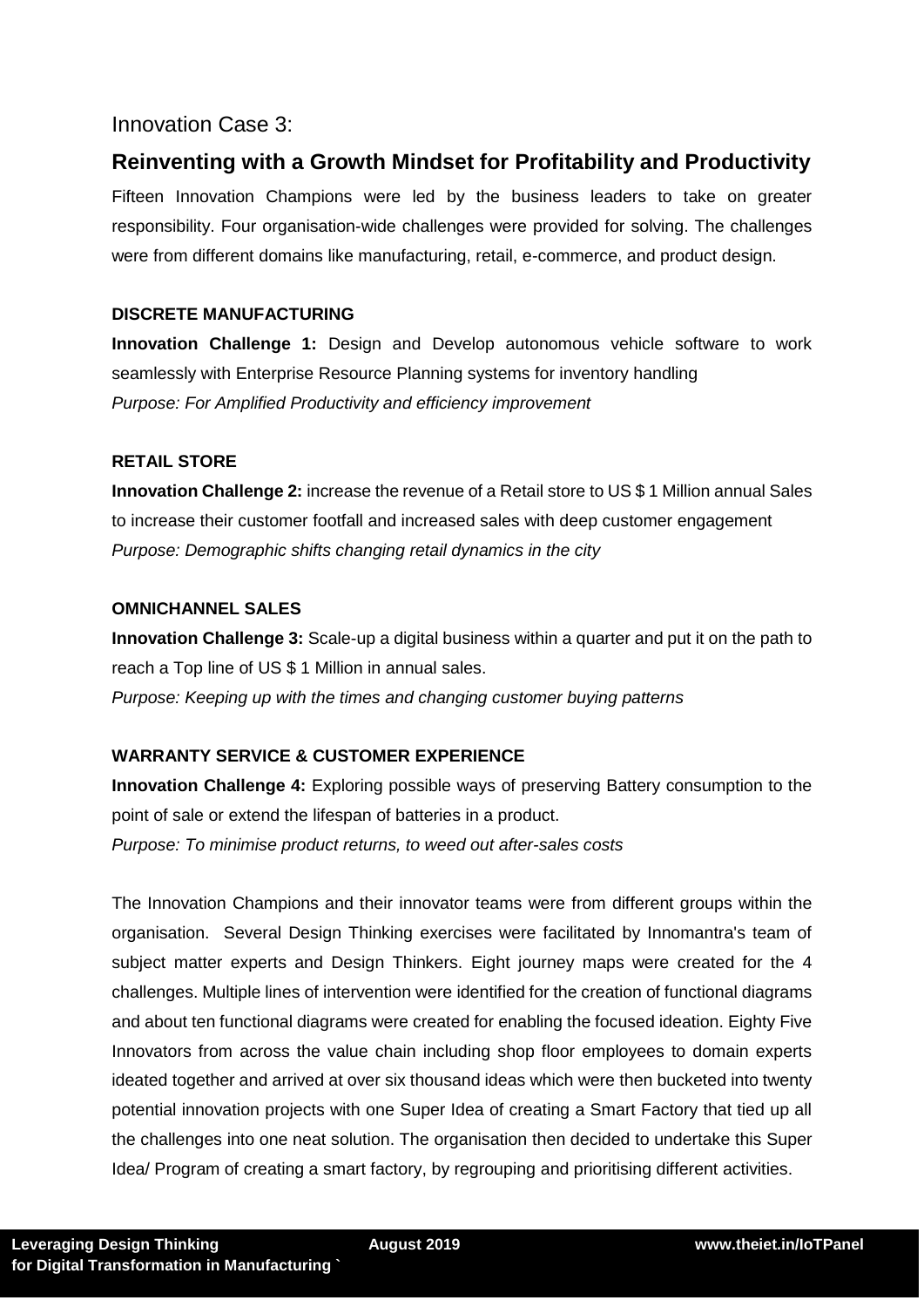**Highlights:** 15 days of Discovery, 15 Innovation Champions, 8 Journeys Maps, 10 Functional Diagrams, 8 days of focused Ideation using Functional Innovation Methodology with over 85 innovators, 6000+ Ideas which funnelled down to 20 high potential Innovation Projects. This programme has also helped to identify several new projects to execute through various management initiatives in the organisation.

#### **Conclusion**

The outcome from these illustrated innovation cases is that regardless of the challenge being posed, a human-centric approach enables organisations to zero in on the right pulse. Rescoping of the innovation challenges with deeper purpose enables them to derive greater value and derive multiple new opportunities. Digital Transformation emerged as an enabler in all these cases to solving critical issues. It turned out to be the common thread.

Organisations also realised the value of partnerships and collaboration across various stakeholders, in executing their digital initiatives. They recognised that on-boarding the various stakeholders from the project initiation bring in higher impact and deeper involvement in Innovation Challenge. Using Innomantra's Discover Design Thinking and Functional Innovation Framework approach enables manufacturing organisations to explore What is? (What I See?) What if? (Imagination of Future) What Wows? and What works? in the journey of Innovating and setting a corner stone for Digital transformation and truly derive amplified value and impact with enhanced task motivation of team in the organisation.

#### *References*

- *1. Inspiring Manufacturing Transformation in the Digital Era - Steering to a digital, flexible, collaborative, and sustainable future - Frost & Sullivan White Paper, 2019*
- *2. IDC Worldwide SemianualDigital Transformation Spending Guide - Technology Forecast, 2017H2 - 13 Nov 2018*
- *3. IDC Worldwide Semiannual Digital Transformation Spending Guide - Use Case Forecast- 12 Jun 2018*
- *4. Why Design Thinking Works? – Prof. Jeanne Liedtka, Harvard Business Review, Sep-Oct 2018*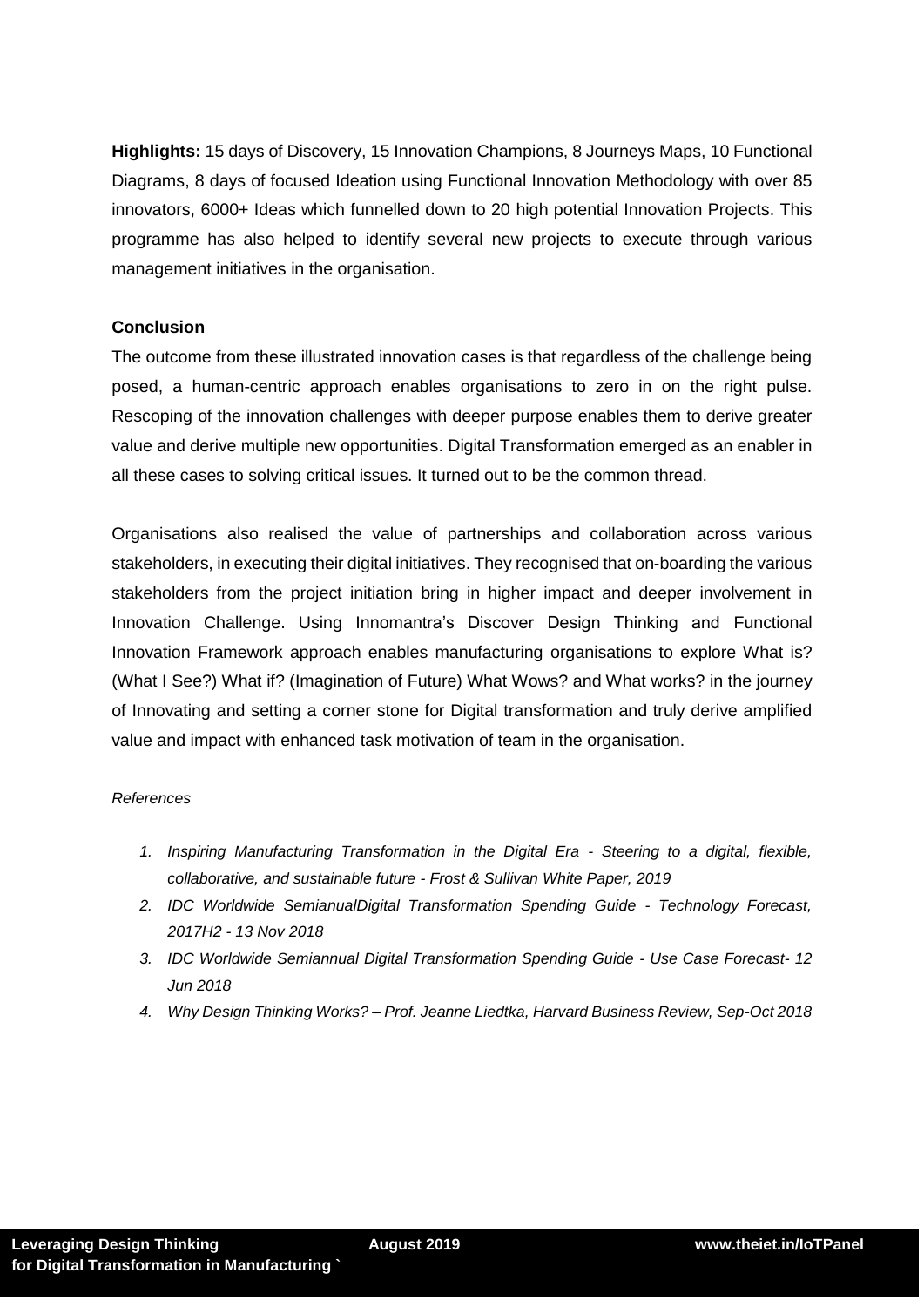## **Credits\***

This whitepaper has drawn insights from experts at Innomantra Consulting.

Innomantra is a leading Digital, Innovation, and Intellectual property management consulting and services firm. It helps organisations to design and achieve their digital strategy from idea to implementation, innovation and Intellectual property goals by enhancing culture for amplified efficiency and exponential growth.Innovation3x and Discover Design Thinking describes the philosophy which it believes in, that innovative organisations must identify innovation goals that seek to achieve a 3x and beyond to boost in their performance. Innomantra's signature three-fold approach to innovation that looks at overall business strategy, people and functional systems in a digital ecosystem is globally recognised. Innomantra has a wide range of 50+ clients range from small and medium business to Fortune Global 500 organisations. It has a strategic alliance with global leaders in Digital and Innovation. Innomantra is headquartered in Bengaluru, India, and has a global presence in Colombo, Chicago. Hongkong.

[www.innomantra.com](http://www.innomantra.com/) / [contact@innomantra.com](mailto:contact@innomantra.com)

#### **IET India**

The IET is one of the world's largest engineering institutions with over 168,000 members in 150 countries. It is also the most multidisciplinary – to reflect the increasingly diverse nature of engineering in the 21st century.

The IET is working to engineer a better world by inspiring, informing and influencing our members, engineers and technicians. The Institution of Engineering and Technology – India, the IET office started operations in India in 2006, in Bangalore. Today, we have over 12,000 members and have the largest membership base for the IET outside of the UK. Given the increasing global importance of India as an engineering hub our aim is to make an impact that has relevance both locally and internationally. Our strategy is to make a meaningful impact on the overall competency and skill levels within the Indian engineering community and play an influencing role with the industry in relation to technology innovation and solving problems of public importance. We want to do this through working in partnership with industry, academia and government, focusing on the application of practical skills within both learning & career lifecycles, driving innovation and thought leadership through high impact sectors. Our volunteer led panels are means through which we deliver our strategy. The IET India IoT Panel was born out of this focus.